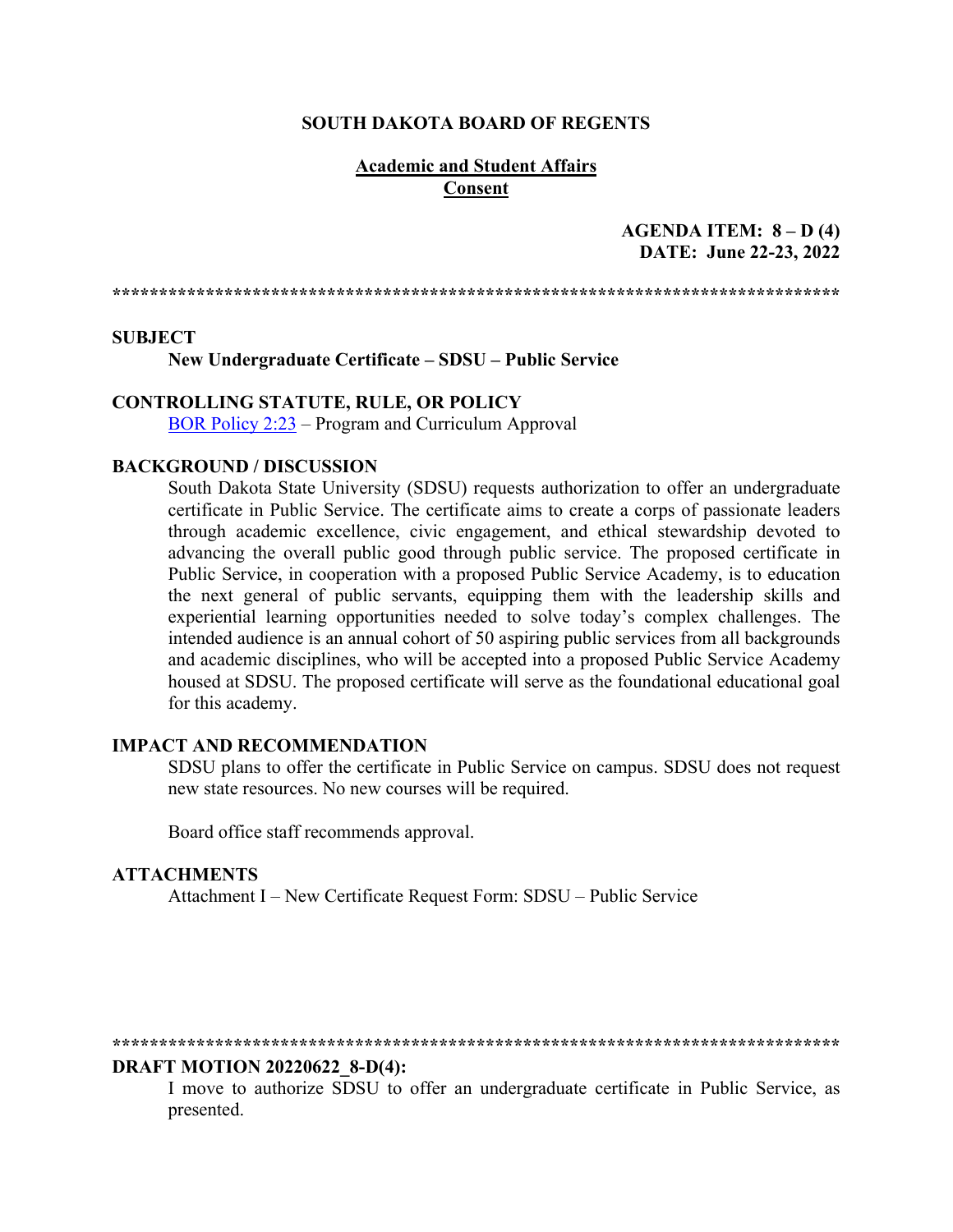

# **SOUTH DAKOTA BOARD OF REGENTS** ACADEMIC AFFAIRS FORMS

# New Certificate

| <b>UNIVERSITY:</b>                      | <b>SDSU</b>                         |
|-----------------------------------------|-------------------------------------|
| TITLE OF PROPOSED CERTIFICATE:          | <b>Public Service Certificate</b>   |
| <b>INTENDED DATE OF IMPLEMENTATION:</b> | 2022-2023 Academic Year             |
| <b>PROPOSED CIP CODE:</b>               | 45.1099                             |
| UNIVERSITY DEPARTMENT:                  | School of American & Global Studies |
| <b>BANNER DEPARTMENT CODE:</b>          | <b>SSAG</b>                         |
| <b>UNIVERSITY DIVISION:</b>             | Arts, Humanities & Social Sciences  |
| <b>BANNER DIVISION CODE:</b>            | 3S                                  |

# ☒**Please check this box to confirm that:**

- The individual preparing this request has read **AAC** Guideline 2.7, which pertains to new certificate requests, and that this request meets the requirements outlined in the guidelines.
- This request will not be posted to the university website for review of the Academic Affairs Committee until it is approved by the Executive Director and Chief Academic Officer.

# **University Approval**

*To the Board of Regents and the Executive Director: I certify that I have read this proposal, that I believe it to be accurate, and that it has been evaluated and approved as provided by university policy.*

*Dave H Dunn*<br>Institutional Approval Signature

*President or Chief Academic Officer of the University*

5/3/2022 Date

# **1. Is this a graduate-level certificate or undergraduate-level certificate (***place an "X" in the appropriate box***)?**

Undergraduate Certificate ⊠ Graduate Certificate □

# **2. What is the nature/ purpose of the proposed certificate? Please include a brief (1-2 sentence) description of the academic field in this certificate.**

The Public Service Certificate at South Dakota State University (SDSU) will create a corps of passionate leaders through academic excellence, civic engagement, and ethical stewardship devoted to advancing the overall public good through public service. Unlike government advocacy that serves the defined interests of business, industry, or interest groups, the aim of the Public Service Certificate, in cooperation with a proposed Public Service Academy, is to educate the next generation of public servants, equipping them with the leadership skills and experiential learning opportunities needed to solve today's complex challenges. Students will study their chosen major, develop  $21<sup>st</sup>$  century leadership skills such as intercultural competency and professional ethics, and complete an internship that tackles real-world challenges in the public, private, or nonprofit sector.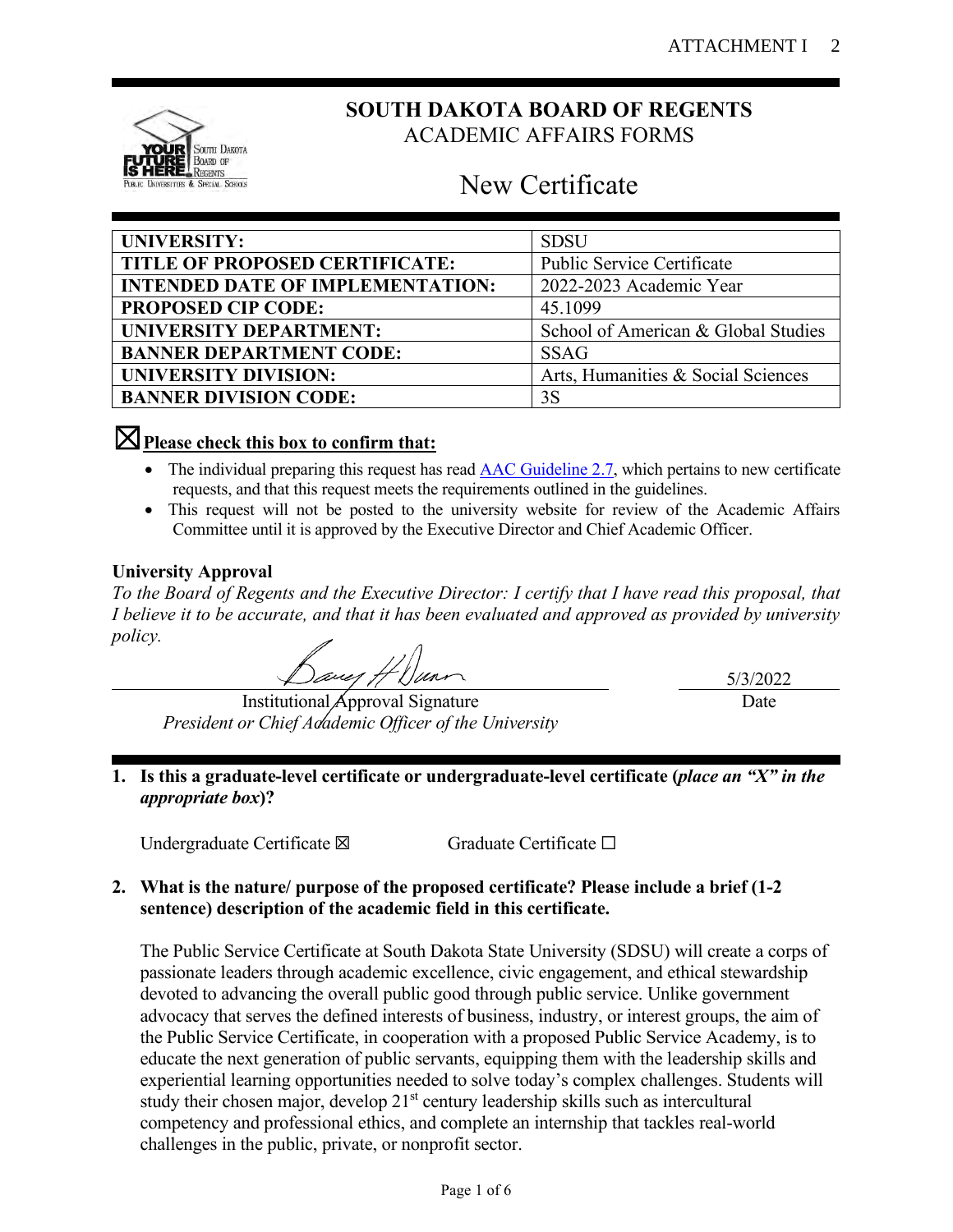SDSU does not request new state resources or new courses for the proposed certificate.

# **3. If you do not have a major in this field, explain how the proposed certificate relates to your university mission and strategic plan, and to the current Board of Regents Strategic Plan 2014-2020.**

Goal number 1 of SDSU's strategic plan, *Imagine 2023*, calls for the University to "achieve excellence through transformative education." In particular, the certificate aligns with the strategy to "Attain Academic Excellence" by developing a "high-quality and distinct" program to meet demand through a partnership of the School of American and Global Studies with the Van D. and Barbara B. Fishback Honors College. In addition, the certificate aligns with the third strategy to "Increase recruitment, retention, and graduation of professionally prepared global citizens" by focusing on recruiting students and developing their skills around stewardship as a local to global citizen in the interest of public trust.

The Public Service Certificate also aligns closely with goal #2 under the strategy of Imagine 2023 titled "Cultivate and Strengthen Community Engagement." Specifically, this goal calls for university growth through externally engaging our relationships to community, publicprivate partnerships, collaborative service, and more. This certificate will provide a targeted credential for local, regional, and state level positions at the center of these relationships with the university.

**4. Provide a justification for the certificate program, including the potential benefits to students and potential workforce demand for those who graduate with the credential.** *For workforce related information, please provide data and examples. Data may include, but are not limited to the South Dakota Department of Labor, the US Bureau of Labor Statistics, Regental system dashboards, etc. Please cite any sources in a footnote.*

The challenges facing societies today cannot be solved by a single government, nonprofit, or corporation. Problems such as stewardship of resources, poverty, sustainability, or access to education are complex, interconnected, and subject to real world constraints when it comes to finding solutions and mitigating their negative consequences. The future success of communities in South Dakota is predicated upon engaged yet pragmatic citizens who know how to work toward the greater public good across diverse constituencies and sectors. South Dakota State University is working with external partners to develop unparalleled serviceminded leaders in South Dakota through the creation of a Public Service Academy. The Public Service Academy will serve as a premier center for developing skilled leaders who are committed to a vision of stewardship in service to the public and possess the skills to tackle the foremost challenges facing communities in South Dakota and beyond. For public services at the local, regional, and state levels to work effectively for all citizens, including underrepresented and diverse populations, there is a strong need for leaders with a strong sense and commitment to stewardship who can collaborate across cultural and political differences, and find common ground and the common good. The Public Service Certificate will serve a foundational educational goal for this academy.

Public Service occupations encompass a range of labor classifications within the U.S. Bureau of Labor Statistics. A major contributor of Public Service, top executive positions in government and industry, are projected to grow between 2020 to 2030 at the average pace for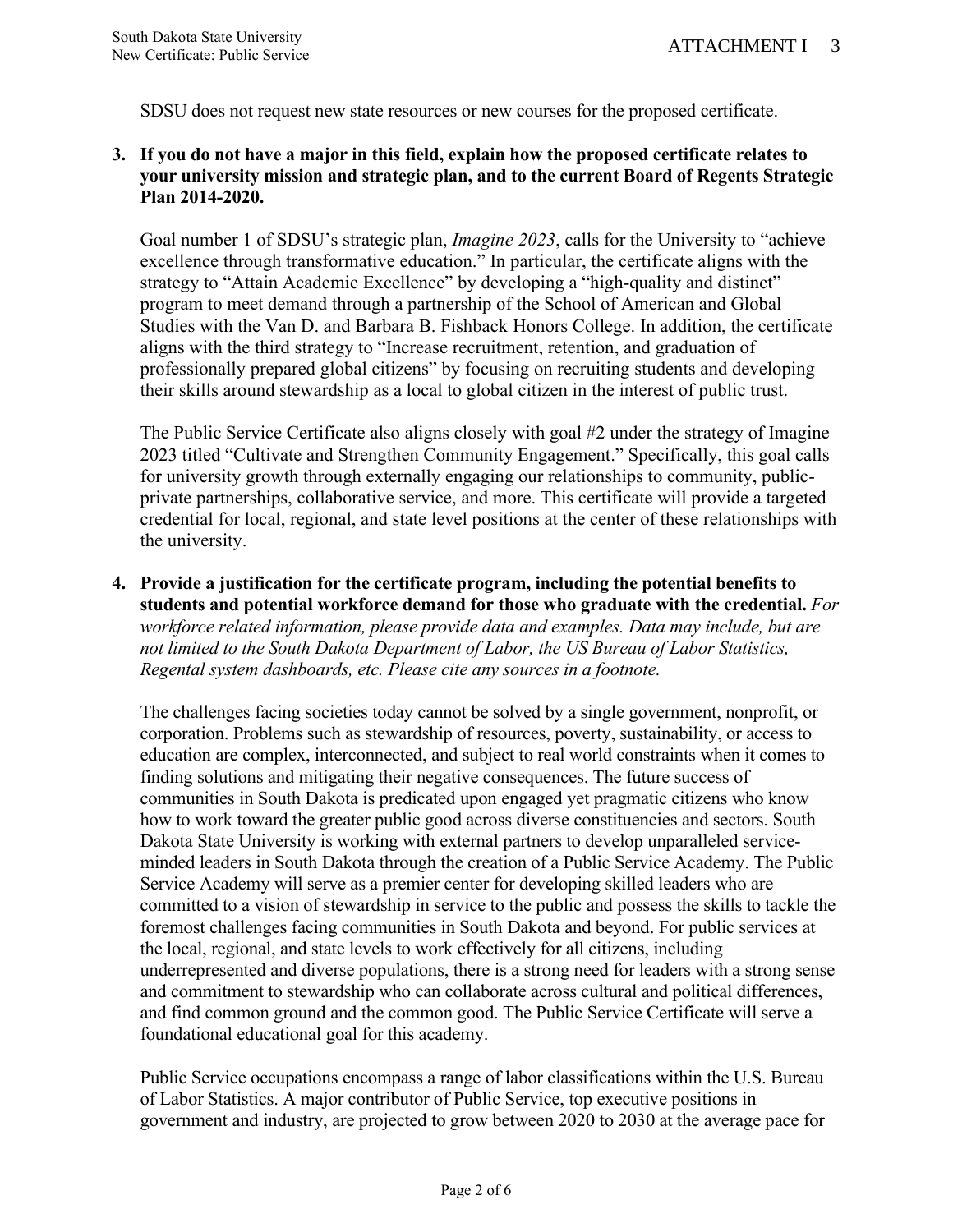all occupations, about 8% nationally.<sup>1</sup> Jobs classified as financial managers which also account for many Public Service jobs are projected to rise as much as 17% over the same years across the US.<sup>2</sup> Those classified as administrative services and facilities managers, which also make up many Public Service jobs, are projected on the higher end of the overall average nationally, approximately 9%.<sup>3</sup>

As there is no similar certificate in the regental system, the Public Service Certificate would be a value-added credential to all majors and may be of particular interest to existing majors seeking preparation in fields as varied as education, ethics, languages and cultural competence, health care, infrastructure, military, politics, public policy, or social planning. Completion of this certificate is a stand-out credential for students applying for employment in public service professions (e.g., police officers, firefighters, judges, public health workers, city engineers, urban planners, economists, bank examiners, housing agency administrators, homeless shelter directors and other non-profit management positions) or when running for public office.

# **5. Who is the intended audience for the certificate program (including but not limited to the majors/degree programs from which students are expected)?**

The intended audience is in part an annual cohort of 50 aspiring public servants from all backgrounds and academic disciplines who will be accepted into a proposed Public Service Academy housed at SDSU. In addition, this certificate may also be of interest to some students from programs such as education (teacher certification), global studies, modern languages, political science, public relations, sociology, community and regional planning, community and public health, leadership and management of nonprofit organizations, and pre-law.

As of Spring 2022, the number of Political Science students both with and without a Pre-Law career interest area, with a minimum 2.0 GPA is 133 students. The School anticipates the certificate will draw students from other majors, such as Community and Public Health, Public Relations, and Global Studies. Students in these majors with a minimum 2.0 GPA who are not Pre-Law number 112, 33, and 34 respectively.

If only 5% of these students from programs that contribute courses chose to pursue the certificate, and only 1% to 2% from programs such as Community & Public Health and Public Relations did so, about 12 to 13 students would pursue the certificate. Since there is valued added through shared coursework, the number of Global Studies, Philosophy, and Political Science students is likely to trend higher than 5%. Furthermore, the certificate is likely to conservatively draw up to 1% to 2% of students from other majors as listed above who are interested in public leadership and service, particularly after creation of the Public Service Academy. Once formed, a student will not be allowed to participate in the planned Public Service Academy without pursuing this certificate, however, a student can pursue the Public Service Certificate and not participate in the Public Service Academy.

<sup>1</sup> Bureau of Labor Statistics, U.S. Department of Labor, *Occupational Outlook Handbook*, Top Executives, a[t https://www.bls.gov/ooh/management/top-executives.htm](https://www.bls.gov/ooh/management/top-executives.htm) (visited *March 13, 2022*).

<sup>2</sup> Bureau of Labor Statistics, U.S. Department of Labor, *Occupational Outlook Handbook*, Financial Managers, a[t https://www.bls.gov/ooh/management/financial-managers.htm](https://www.bls.gov/ooh/management/financial-managers.htm) (visited *March 13, 2022*).

<sup>3</sup> Bureau of Labor Statistics, U.S. Department of Labor, *Occupational Outlook Handbook*, Administrative Services and Facilities Managers, at<https://www.bls.gov/ooh/management/administrative-services-managers.htm> (visited *March 07, 2022*).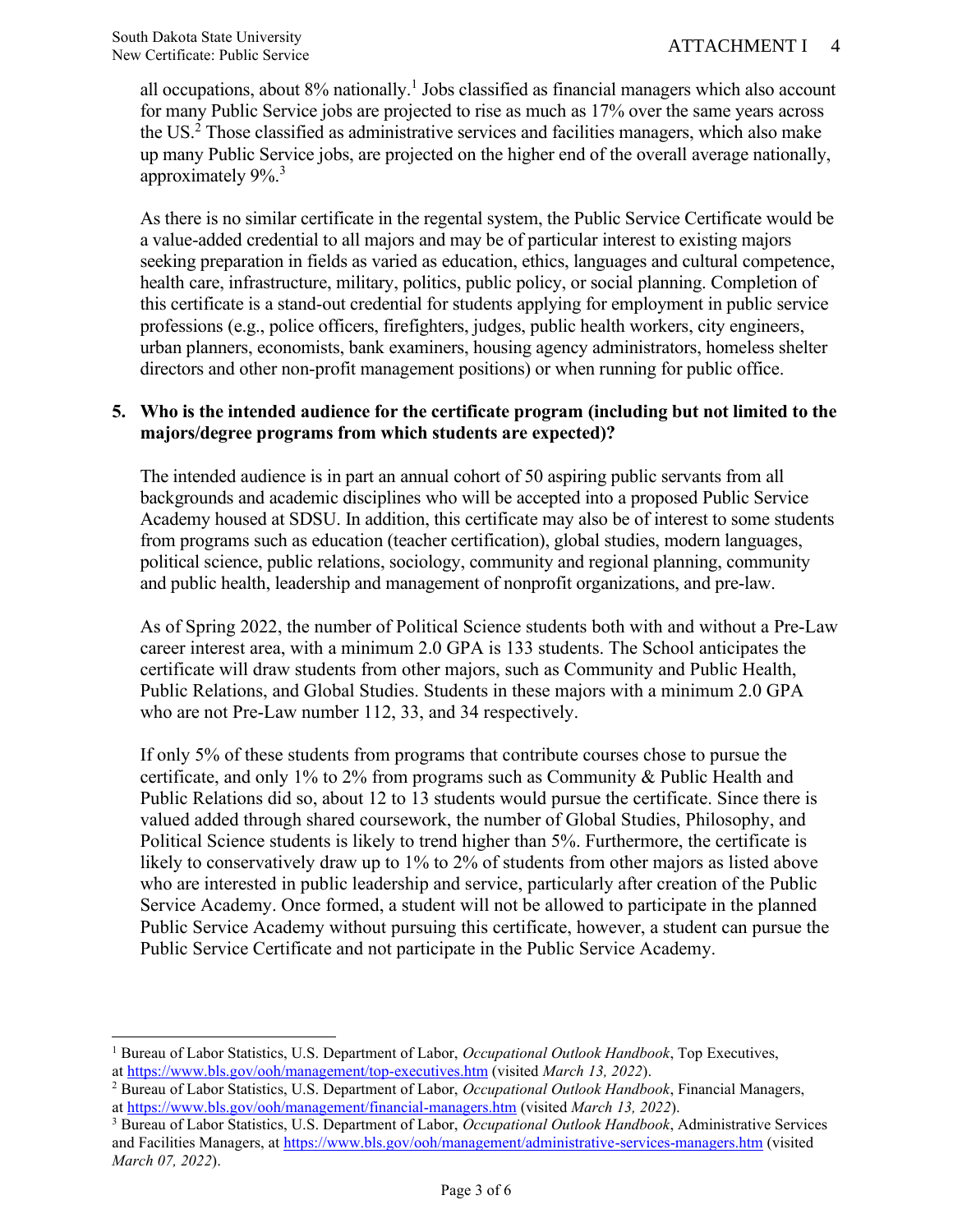# **6. Certificate Design**

**A. Is the certificate designed as a stand-alone education credential option for students not seeking additional credentials (i.e., a bachelor's or master's degree)? If so, what areas of high workforce demand or specialized body of knowledge will be addressed through this certificate?**

No.

**B. Is the certificate a value added credential that supplements a student's major field of study? If so, list the majors/programs from which students would most benefit from adding the certificate.**

Yes. This certificate is a value-added credential. Students in majors such as, but not limited to Political Science, Business Economics, Agricultural Education Communication and Leadership, Communication Studies, Community and Public Health, Global Studies, History, and Leadership and Management of Nonprofit Organizations who envision an interest in pursuing public service will experience great added value with this credential in their educational portfolio.

# **C. Is the certificate a stackable credential with credits that apply to a higher-level credential (i.e., associate, bachelor's, or master's degree)? If so, indicate the program(s) to which the certificate stacks and the number of credits from the certificate that can be applied to the program.**

While there is some overlap between the certificate and existing programs this is not intended as a stackable certificate. Students would be able to apply the coursework to their specific major requirements and count other credits to general electives. For example, students would be able to apply the POLS credits toward their Political Science major and the GSLT credits toward their Global Studies major.

| 7. List the courses required for completion of the certificate in the table below (if any new |
|-----------------------------------------------------------------------------------------------|
| courses are proposed for the certificate, please attach the new course requests to this       |
| form).                                                                                        |

|               |               |                                   | <b>Prerequisites for</b> | <b>Credit</b>  | <b>New</b>     |
|---------------|---------------|-----------------------------------|--------------------------|----------------|----------------|
| <b>Prefix</b> | <b>Number</b> | <b>Course Title</b>               | Course                   | <b>Hours</b>   | (yes, no)      |
| <b>GLST</b>   | 280           | Developing Intercultural          | N/A                      |                | N <sub>o</sub> |
|               |               | Competence                        |                          |                |                |
| <b>GLST</b>   | 494           | Internship $(2 \text{ cr.})$      | N/A                      | $\overline{2}$ | N <sub>o</sub> |
| <b>OR</b>     |               |                                   |                          |                |                |
| <b>POLS</b>   | 494           | Internship $(2 \text{ cr.})$      |                          |                |                |
| <b>HON</b>    | 383           | Honors Colloquium: Stewards of    | N/A                      |                | No             |
|               |               | Service                           |                          |                |                |
| PHIL          | 220           | Introduction to Ethics (3 cr.)    | N/A                      | 3              | N <sub>o</sub> |
| <b>OR</b>     |               |                                   |                          |                |                |
| PHIL          | 320           | Professional Ethics (3 cr.)       | N/A                      |                |                |
| <b>POLS</b>   | 210           | <b>State and Local Government</b> | N/A                      | 3              | N <sub>o</sub> |
|               |               |                                   | Subtotal                 | 12             |                |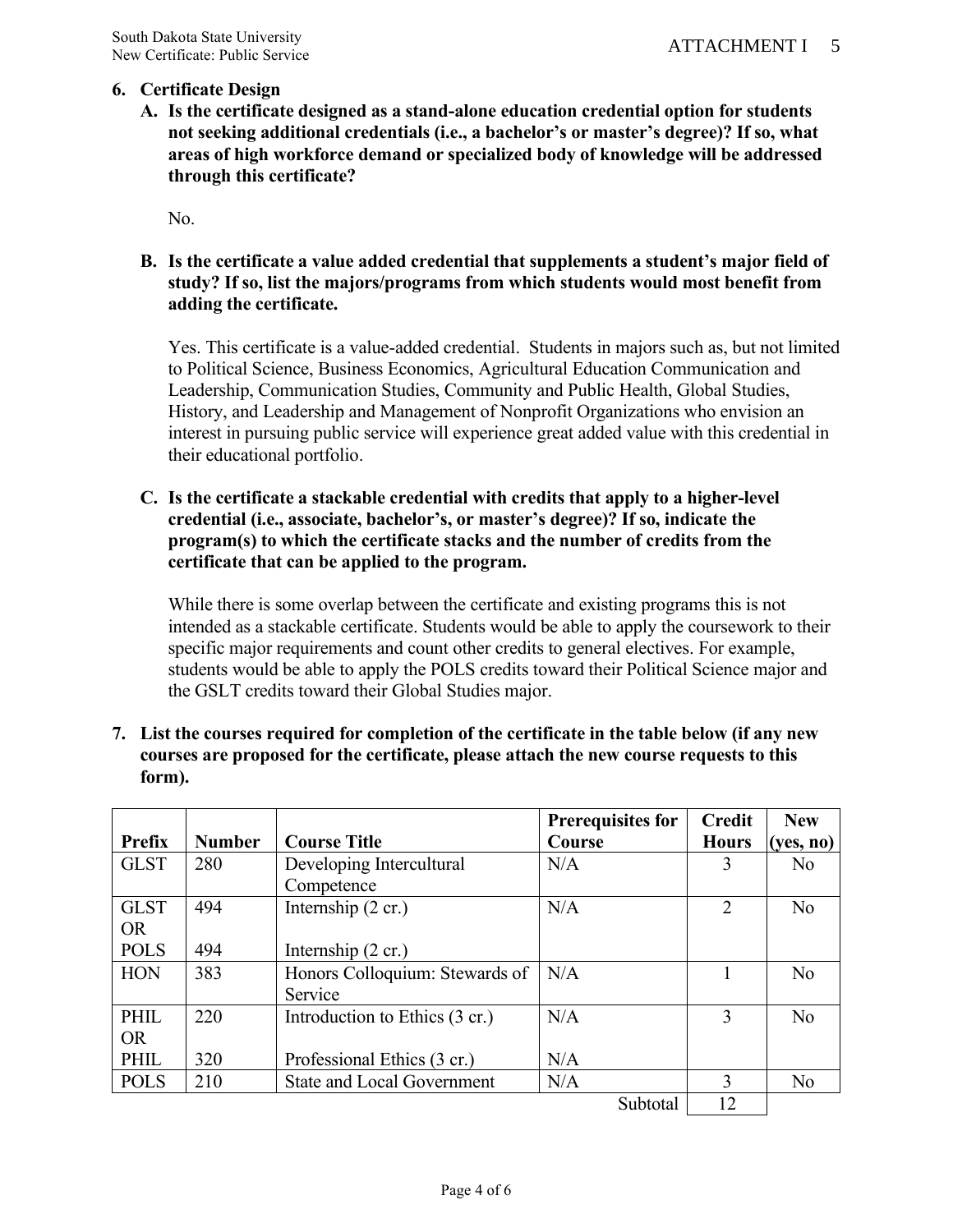## **Academic Requirements**

Students must earn a "C" or better in each course used to meet the requirements for the certificate.

# **8. Student Outcome and Demonstration of Individual Achievement.**

*Board Policy 2:23 requires certificate programs to "have specifically defined student learning outcomes.* 

**A. What specific knowledge and competencies, including technology competencies, will all students demonstrate before graduation**? *The knowledge and competencies should be specific to the program and not routinely expected of all university graduates.*

Students will be able to:

- Demonstrate awareness and respect for diverse and cross-cultural perspectives, behavior, and languages as they pertain to community leadership, stewardship, and public service.
- Explain the processes of policymaking and implementation.
- Demonstrate a working knowledge of public, non-profit, and philanthropic sectors and an ability to engage and work across multiple sectors.
- Apply ethical principles in the analysis of problems relevant to the public or nonprofit sector.
- Apply active public stewardship, citizenship, and service through community outreach and service projects.

# **B. Complete the table below to list specific learning outcomes – knowledge and competencies – for courses in the proposed program in each row.**

|                                                                  |             |             |            | Program Courses that Address the Outcomes |             |
|------------------------------------------------------------------|-------------|-------------|------------|-------------------------------------------|-------------|
|                                                                  |             | <b>GLST</b> |            | PHIL                                      |             |
|                                                                  |             | 494 or      |            | $220$ or                                  |             |
|                                                                  | <b>GLST</b> | <b>POLS</b> | <b>HON</b> | PHIL                                      | <b>POLS</b> |
| <b>Individual Student Outcome</b>                                | 280         | 494         | 383        | 320                                       | 210         |
| Demonstrate awareness and respect for diverse and cross-         | X           | X           | X          | X                                         | X           |
| cultural perspectives, behavior, and languages.                  |             |             |            |                                           |             |
| Explain the processes of policymaking and implementation.        |             | X           |            |                                           | X           |
| Demonstrate a working knowledge of public, non-profit, and       |             | X           |            |                                           | X           |
| philanthropic sectors, and an ability to engage and work across  |             |             |            |                                           |             |
| multiple sectors.                                                |             |             |            |                                           |             |
| Apply ethical principles in the analysis of problems relevant to |             | X           | X          | X                                         |             |
| the public or non-profit sector.                                 |             |             |            |                                           |             |
| Apply active public stewardship, citizenship, and service        | X           | X           | X          |                                           |             |
| through community outreach and service projects.                 |             |             |            |                                           |             |

# **9. Delivery Location.**

*Note: The accreditation requirements of the Higher Learning Commission (HLC) require Board approval for a university to offer programs off-campus and through distance delivery.*

**A. Complete the following charts to indicate if the university seeks authorization to deliver the entire program on campus, at any off campus location (e.g., USD Community College for Sioux Falls, Black Hills State University-Rapid City, Capital**